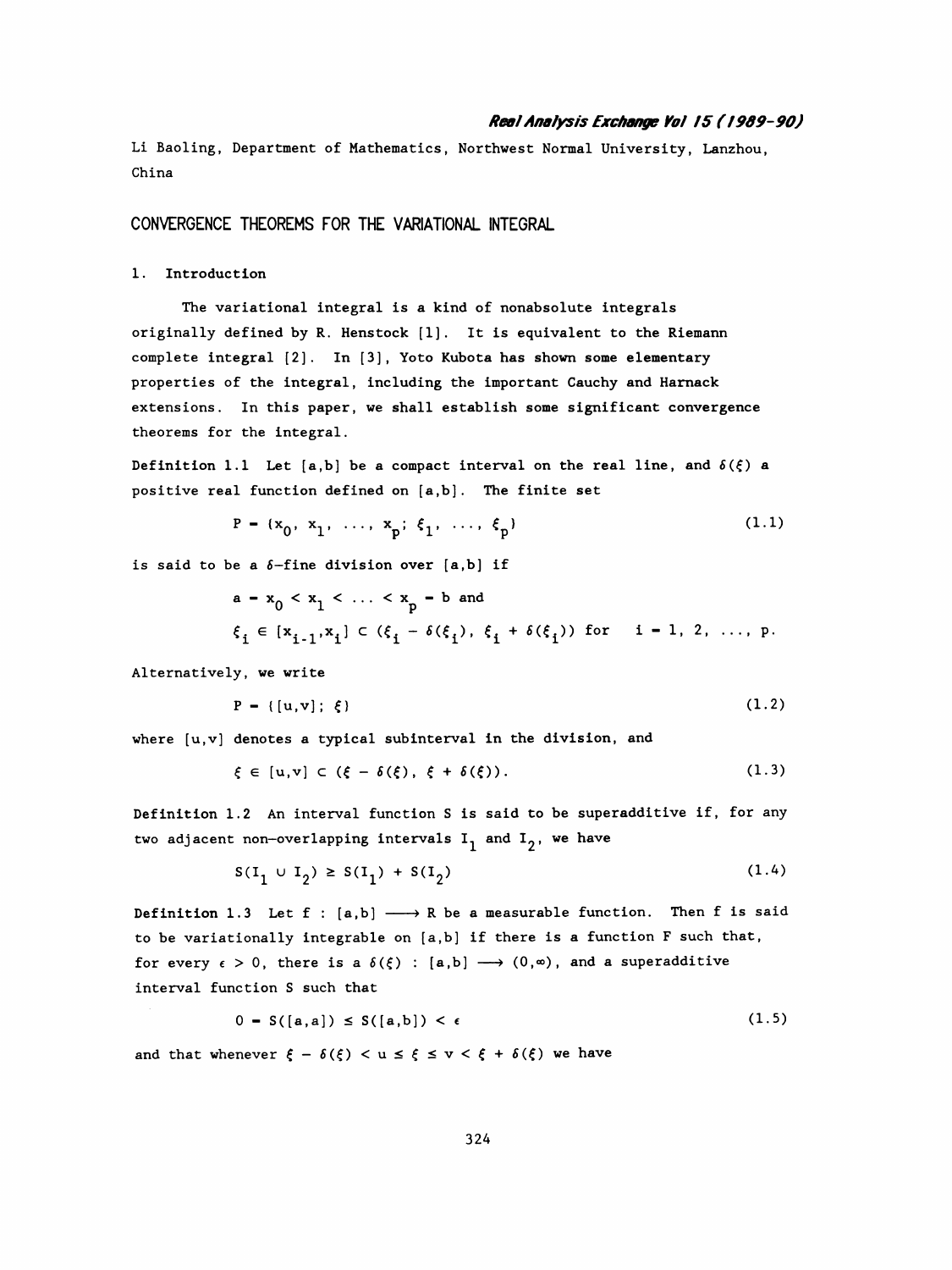$$
|F(u,v) - f(\xi)(v - u)| \le S(u,v)
$$
 (1.6)

where  $F(u,v) - F(v) - F(u)$ . Here F is called the primitive of f. For convenience, when f is variationally integrable on [a,b] we write  $f \in (V)$ , and

(V) 
$$
\int_{a}^{b} f(x) dx - F(b) - F(a)
$$
 (1.7)

### 2. A basic convergence theorem and its simple corollaries

We state and prove the following basic convergence theorem.

Theorem 2.1 Let  $f^{\prime}_{n} \in (V)$  with primitives  $F^{\prime}_{n}$ , n - 1, 2, ...,  $f^{\prime}_{n}(x)$  tend to f(x) everywhere in [a,b] as  $n \to \infty$ , and  $F^{\prime}_{n}(x)$  converge pointwise to a limit function  $F(x)$ . Then in order that  $f \in (V)$  with primitive F, and

$$
\lim_{n \to \infty} (V) \int_{a}^{b} f_n(x) dx - (V) \int_{a}^{b} f(x) dx
$$
 (2.1)

it is necessary and sufficient that, for every  $\epsilon > 0$ , there exists  $M(\xi)$  taking integer values such that, for infinitely many  $m(\xi) \ge M(\xi)$ , there is a  $\delta_m(\xi)$ :  $[a,b] \rightarrow (0, \infty)$  and a superadditive interval function S on  $[a,b]$  such that

$$
0 - S([a,a]) \leq S([a,b]) < \epsilon
$$

and whenever  $\xi - \delta_{\text{m}}(\xi) < u \leq \xi \leq v < \xi + \delta_{\text{m}}(\xi)$  we have 0 - S([a,a])  $\leq S($ ]<br>m<sup>( $\xi$ </sup>) < u  $\leq \xi \leq v < \xi + \delta_{\text{m}}$ 

$$
|F_{m(\xi)}(u,v) - F(u,v)| \le S([u,v])
$$
 (2.2)

where  $F_m(u, v) = F_m(v) - F_m(u)$  and  $F(u, v) = F(v) - F(u)$ .  $f_m(u,v) - F_m(v) - F_m$ 

where  $F_m(u,v) - F_m(v) - F_m(u)$  and  $F(u,v) - F(v) - F(u)$ .<br>Proof. As  $n \to \infty$ ,  $f_n(x)$  tends to  $f(x)$  everywhere in [a,b]. Thus, given<br> $\epsilon > 0$ , there is a  $M(x)$  taking integer values such that  $\epsilon > 0$ , there is a M(x) taking integer values such that

$$
\left|f_n(x) - f(x)\right| < \epsilon \quad \text{for} \quad \text{all } n \geq M(x). \tag{2.3}
$$

If  $f \in (V)$  with primitive F, then, for the above  $\epsilon > 0$ , there is a  $\delta_0(\xi)$ : [a,b]  $\rightarrow$  (0,  $\infty$ ) and a superadditive interval function S<sub>0</sub> such that

$$
0 - S_0([a,a]) \le S_0([a,b]) < \epsilon
$$

and that whenever  $\xi - \delta_0(\xi) < u \leq \xi \leq v < \xi + \delta_0(\xi)$  we have

$$
|F(u,v) - f(\xi)(v-u)| \le S_0([u,v]). \qquad (2.4)
$$

Similarly, for each n, there is a  $\delta_{\hat{n}}(\xi) > 0$ , and a superadditive interval function S<sub>n</sub> such that

$$
0 - S_n([a,a]) \leq S_n([a,b]) < \epsilon 2^{-11}
$$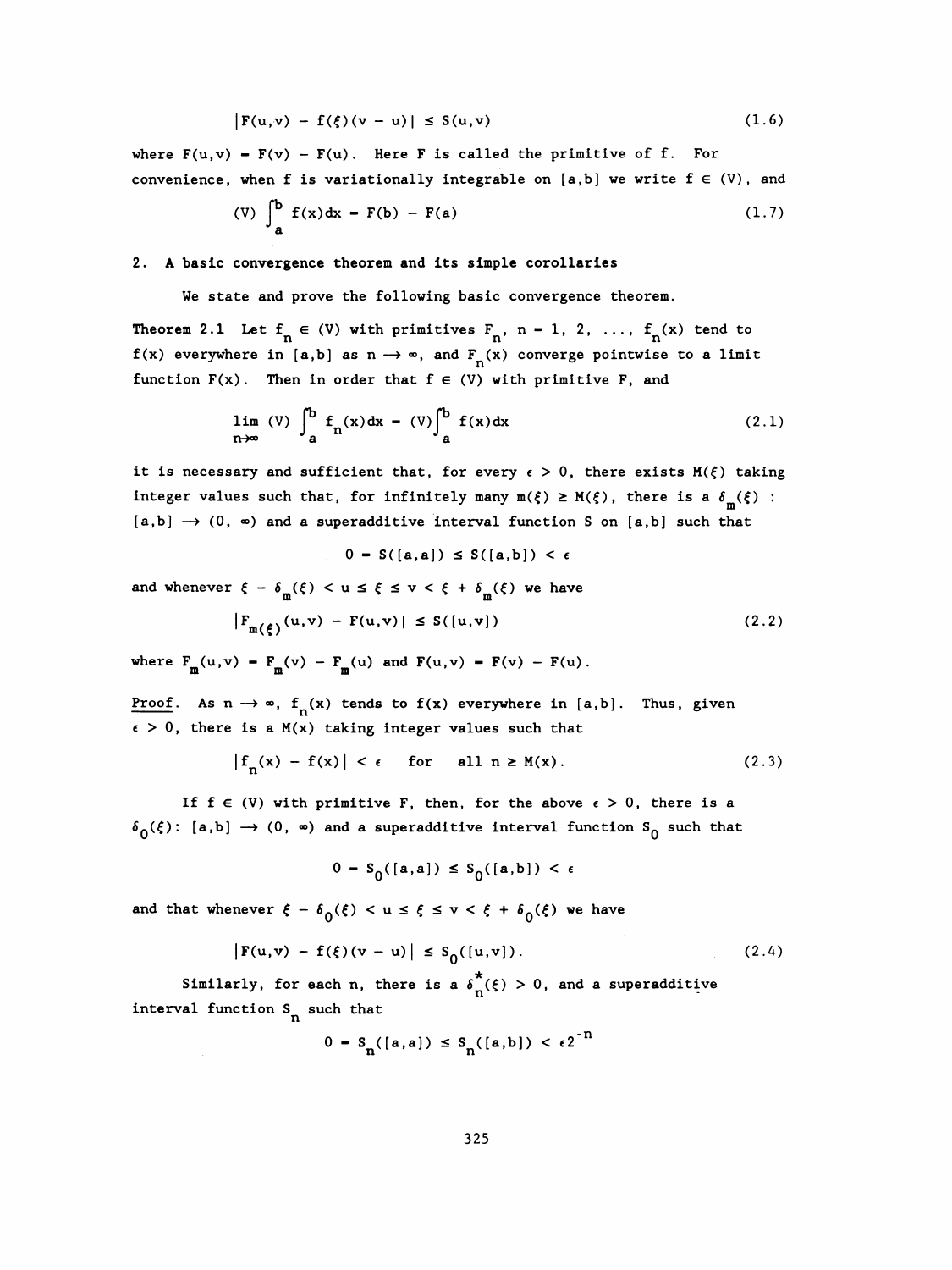and that whenever  $\xi - \delta_n^*(\xi) < u \leq \xi \leq v < \xi + \delta_n^*(\xi)$  we have

$$
|F_n(u,v) - f_n(\xi)(v-u)| \le S_n(u,v)
$$
 (2.5)

Now put  $\delta_{m}(\xi)$  -  $min{\{\delta_{0}(\xi), \ \delta_{m}^{*}(\xi)\}}$  and

$$
S([u,v]) = S_0([u,v]) + \epsilon(v-u) + \sum_{n=1}^{\infty} S_n([u,v])
$$

then S is a superadditive interval function, and

$$
0 = S([a,a]) \le S([a,b]) < \epsilon(2 + b - a).
$$

Hence it follows that whenever  $\xi - \delta_m(\xi) < u \leq \xi \leq v < \xi + \delta_m(\xi)$ 

we have

$$
|F(u,v) - F_{m(\xi)}(u,v)|
$$
  
\n
$$
\leq |F(u,v) - f(\xi)(v-u)| + |f(\xi)(v-u) - f_{m(\xi)}(\xi)(v-u)|
$$
  
\n
$$
+ |F_{m(\xi)}(u,v) - f_{m(\xi)}(\xi)(v-u)|
$$
  
\n
$$
\leq S([u,v]) \qquad (2.6)
$$

that is, the conditions are necessary.

Similarly, we prove that the conditions are sufficient.

Theorem 2.2 (Vitali's convergence theorem) If the following conditions are satisfied:

- (i)  $f_n(x)$  tends to  $f(x)$  as  $n \to \infty$  almost everywhere in [a,b] where  $f_n \in (V)$ , n - 1, 2, ...;
- (ii) the primitives  $F^{\text{nf}}_n$ , n = 1, 2, ..., are uniformly absolutely continuous uniformly in n, i.e., UAC on [a,b] ,

then  $F_n(x)$  converges pointwise to a limit function  $F(x)$  an  $n \to \infty$ , and for every  $\epsilon > 0$ , there is an integer N and there is a superadditive interval function S such that, for infinitely many  $n \geq N$ , and every  $[u, v] \subset [a, b]$ , we have

 $0 = S([a, a]) \leq S([a, b]) < \epsilon$ 

and

$$
|F_n(u,v) - F(u,v)| \le S([u,v])
$$
\n(2.7)

where  $F(u, v) = F(v) - F(u)$ .

<u>Proof</u>. For simplicity, we may assume that  $f_n(x)$  tends to  $f(x)$  as  $n \to \infty$ everywhere in  $[a,b]$ . First, it is well-known that  $[4;p.37]$ , for every  $\epsilon > 0$ , there is an integer N, for every partial division of [a,b] given by

$$
a \le a_1 < b_1 \le a_2 < b_2 \ldots \le a_k < b_k \le b
$$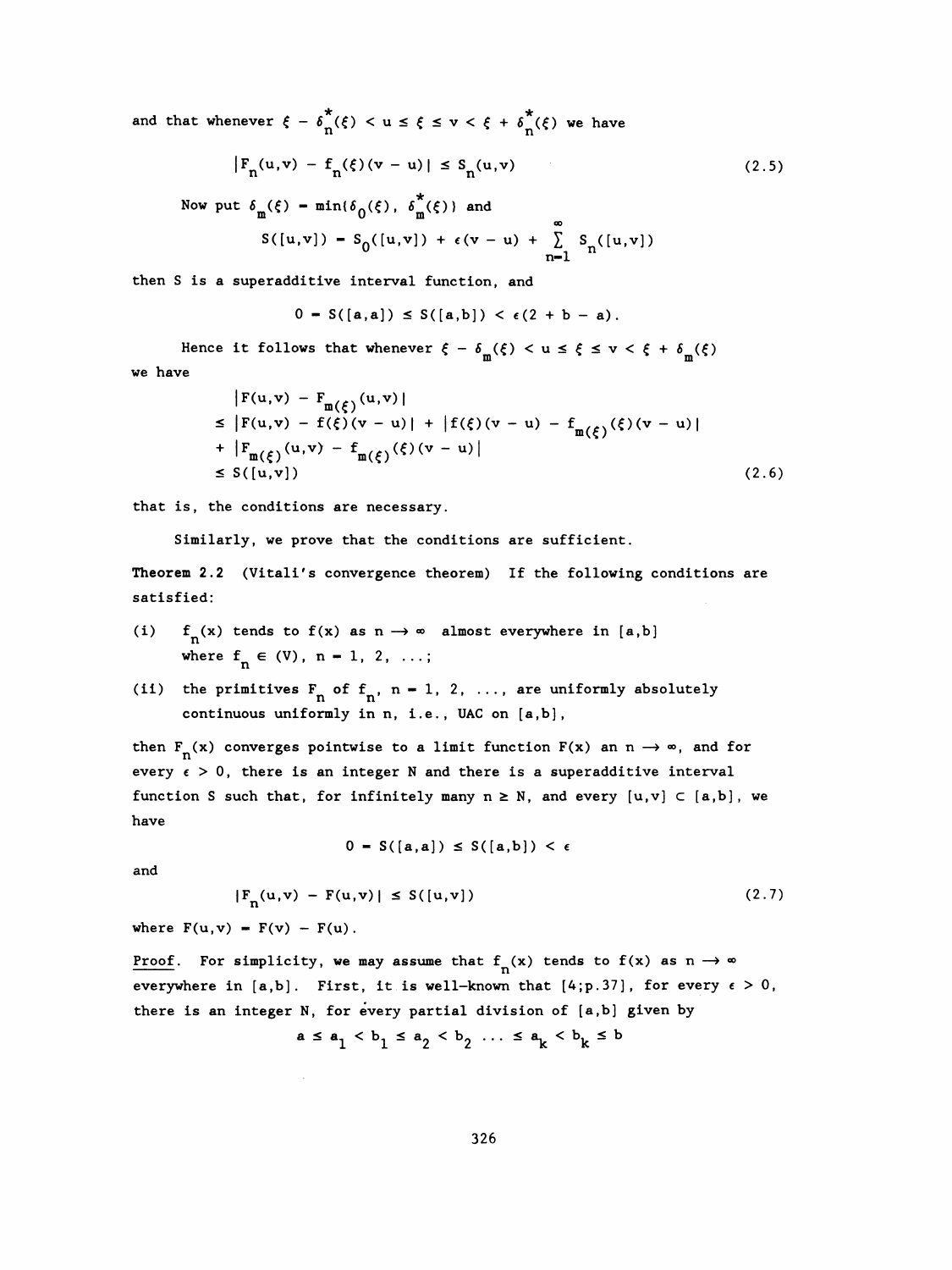whenever  $n, m \geq N$ , we have

$$
\sum_{i=1}^{k} |F_n(a_i, b_i) - F_m(a_i, b_i)| < \epsilon (4 + b - a)
$$
 (2.8)

Then lim  $F^{\{u,v\}} - F(u,v)$  exists for any subinterval  $[u,v]$  of

[a,b]. It follows that we can find a subsequence  $F_{n(j)}$  of  $F_n$  such that

$$
\sum_{i=1}^{k} |F_{n(j)}(a_i, b_i) - F(a_i, b_i)| < \epsilon 2^{-j}
$$
 (2.9)

for any partial division as given above and for  $j - 1, 2, ...$  Then put

$$
S_j([u, v]) - \sup \sum |F_{n(j)}(u', v') - F(u', v')|
$$
 (2.10)

where the supremum is over all divisions of  $[u,v]$ , and put

$$
S([u,v]) - \sum_{j=1}^{\infty} S_j([u,v]).
$$
 (2.11)

Then S is a superadditive interval function and whenever  $n(j) \geq N$ , for every  $[u, v] \subset [a, b]$ , we have

$$
0 - S([a,a]) \le S([u,v]) < \epsilon
$$

and

$$
|F_{n(j)}(u,v) - F(u,v)| \le S([u,v]) < \epsilon.
$$

Hence the theorem is proved.

Corollary 2.3 Under the conditions of Theorem 2.2, we have  $f \in (V)$ , and  $\sim 100$ 

 $\sim 10$ 

$$
\lim_{n \to \infty} (V) \int_{a}^{b} f_n(x) dx - (V) \int_{a}^{b} f(x) dx
$$
 (2.12)

Corollary 2.4 Theorem 2.2 holds true with (2.7) replaced by

$$
\omega(\mathbf{F}_n - \mathbf{F}; [u, v]) \le S([u, v])
$$
\n(2.13)

where  $\omega$  denotes the oscillation of  $F_n - F$  over  $[u, v]$ .

 Corollary 2.5 (Monotone convergence theorem) If the following conditions are satisfied:

- (i)  $f_n(x)$  tends to  $f(x)$  almost everywhere in [a,b] as  $n \to \infty$  where  $f_n \in (V), n - 1, 2, ...;$
- (ii) the primitive  $F_n(x)$  of  $f_n(x)$  converge to a limit function  $F(x)$ for all x;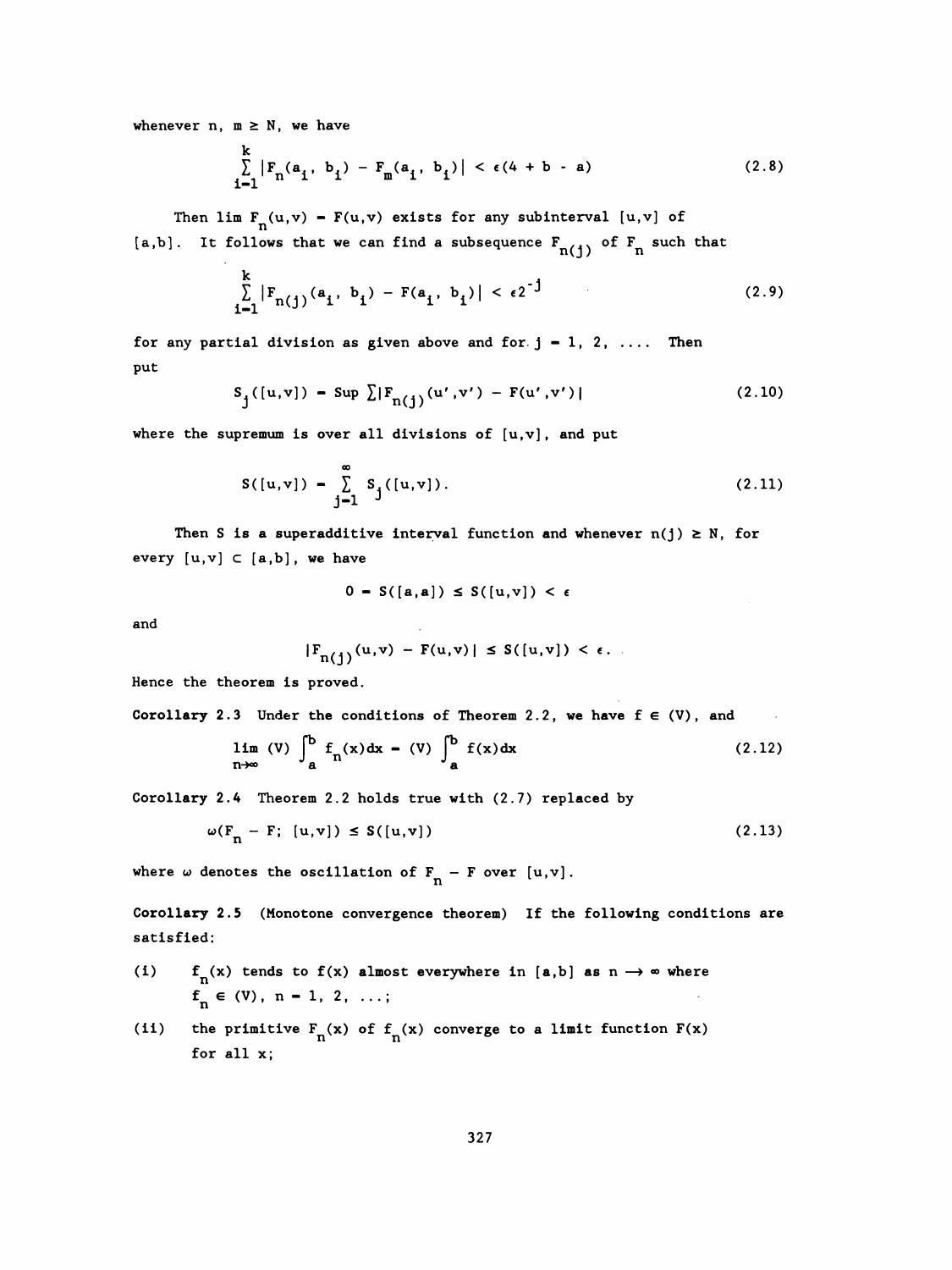(iii)  $f_1(x) \le f_2(x) \le \ldots$ , for x belonging to [a,b], then  $f \in (V)$ , and

$$
\lim_{n \to \infty} (V) \int_{a}^{b} f_n(x) dx - (V) \int_{a}^{b} f(x) dx
$$
 (2.14)

 Corollary 2.6 (Dominated convergence theorem) If the following conditions are satisfied:

- (i)  $f_n(x)$  tends to  $f(x)$  almost everywhere in [a,b] as  $n \to \infty$  where  $f_n \in (V)$ ,  $n = 1, 2, ...;$ then  $f \in (V)$ , and<br>  $\lim_{n \to \infty} (V) \int_{a}^{b} f_n(x) dx - (V) \int_{a}^{b} f(x) dx$ <br>
ry 2.6 (Dominated convergence theorem) If the following condit<br>
isfied:<br>  $n(x)$  tends to  $f(x)$  almost everywhere in [a,b] as  $n \to \infty$  where  $f_n$ <br>  $-1, 2, ...$ ;
- (ii)  $g(x) \le f_n(x) \le h(x)$  almost everywhere in [a,b], n 1, 2, ..., where  $g, h \in (V)$ , then  $f \in (V)$ , and

$$
\lim_{n \to \infty} (V) \int_{a}^{b} f_{n}(x) dx - (V) \int_{a}^{b} f(x) dx
$$
 (2.16)

3. The controlled convergence theorem

 In this section, we shall establish a more general convergence theorem for the variational integral, namely, the controlled convergence theorem [4] .

We state without proof a theorem [3] which we need later.

Theorem 3.1 If a function F is absolutely continuous on  $[a,b]$ , and if its derivative  $F'(x) - f(x)$  almost everywhere in [a,b], then  $f \in (V)$ .

Lemma 3.2 If the following conditions are satisfied:

- (i)  $f_n(x)$  tends to  $f(x)$  almost everywhere in [a,b] as  $n \to \infty$  where  $f_n \in (V), n-1, 2, ...;$
- (ii) the primitive  $F_n$  of  $f_n$  converges to a continuous function F on [a,b];
- (ii) the primitive  $F_n$  of  $f_n$  converges to a continuous function F on [a,b];<br>(iii) the primitive  $F_n$  of  $f_n$  is  $AC_*(X)$  uniformly in n, i.e.  $UAC_*(X)$ , where X<br>is a closed subset of [a,b], is a closed subset of [a,b] ,

then, for every  $\epsilon > 0$ , there are at most finitely many points  $x_i \in X$  for  $i = 1, 2, ..., K$ , an integer N, and a  $\delta(\xi) : X - \{x_{\xi} | i = 1, 2, ..., K\} \rightarrow (0, \infty)$ such that, for any  $\delta$ -fine partial division  $P = \{ [u,v]; \xi \}$  with  $\xi \in X - \{x^i, |i - 1, 2, ..., K\}$  we have

$$
\sum |F_n(u,v) - F(u,v)| < \epsilon \quad \text{for infinitely many } n \ge N. \tag{3.1}
$$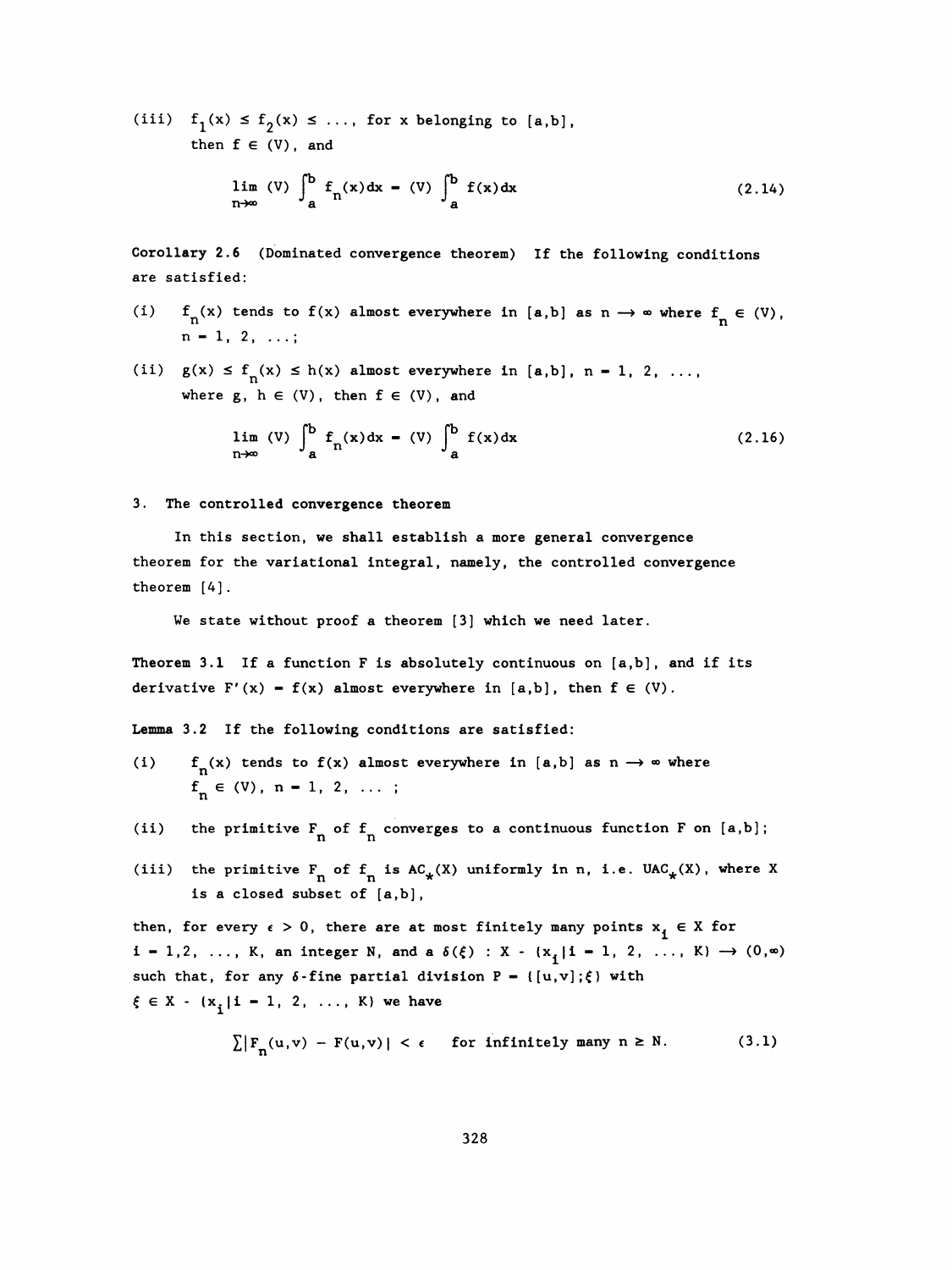Proof By conditions (ii) and (iii), F is  $AC_{\star}(X)$ . Define  $G_n(a) = F_n(a)$ ,  $G_n(b) = F_n(b)$ ,  $G_n(x) = F_n(x)$  when  $x \in X$  and linearly, on the complement of X.  $\frac{1001}{n^{(b)}} - F_n(b)$ ,  $G_n(x) - F_n$ Proof By conditions (ii) and (iii), F is  $AC_x(X)$ . Define  $G_n(a) = F_n(a)$ ,<br>  $G_n(b) = F_n(b)$ ,  $G_n(x) = F_n(x)$  when  $x \in X$  and linearly, on the complement of X.<br>
We shall prove that  $G_n$  is uniformly absolutely continuous on [a,b].

 $S_{n}(B)$ ,  $G_{n}(x) = F_{n}(x)$  when  $x \in X$  and linearly, on the complement of  $X$ .<br>
all prove that  $G_{n}$  is uniformly absolutely continuous on  $[a,b]$ .<br>
Suppose  $a, b \in X$  and  $(a,b) - X - \bigcup_{j=1}^{\infty} (c_j, d_j)$ . Since  $F_{n}$  is  $UAC_{*}(X$ Suppose a,  $b \in X$  and  $(a,b) - X = \bigcup_{j=1}^{\infty} (c_j, d_j)$ . Since  $F_n$  is  $UAC_{\star}(X)$ , then, for every  $\epsilon > 0$ , there is a  $\eta > 0$ , for every sequence of non-overlapping intervals  $\{[a^i,b^i]\}$  whenever  $\sum_i(b^i-a^i)<\eta$  and  $a^i$ ,  $b^i\in X$  we have

$$
\sum_{i} \omega(F_{n}; [a_{i}, b_{i}]) < \epsilon \tag{3.2}
$$

Take an integer K such that

$$
\sum_{j \geq k+1} (d_j - c_j) < \eta. \tag{3.3}
$$

Since  $F_n(x)$  converges to  $F(x)$  an  $n \to \infty$ , then there exists an integer  $N$  such that, when  $x = c_j$  or  $d_j$ , j - 1, 2, ..., K, for every  $n \ge N^*$ , we have

$$
|F_n(x) - F(x)| < \frac{1}{2}
$$

and consequently

$$
|F_n(c_j, d_j) - F(c_j, d_j)| < 1
$$

Put

$$
\omega^* = \max \left\{ \frac{|F(c_j, d_j)| + 1}{d_j - c_j}; \ j = 1, 2, ..., K \right\}
$$
 (3.4)

and  $\overline{\eta}$  - min{ $\eta$ ,  $\epsilon/\omega^*$ }.

Then, for every sequence of non-overlapping intervals  $\{[a^i, b^j]\}$ , whenever  $\sum_{i}$  (b<sub>i</sub> - a<sub>i</sub>) <  $\eta$ , and n  $\geq$  N , we have  $\sum_{i}$  (b<sub>i</sub> - a<sub>i</sub>

$$
\sum_{i} \omega(G_{n}; [a_{i}, b_{i}]) \leq \sum_{i} \omega(G_{n}; I_{1}) + \sum_{i} \omega(G_{n}; I_{2}) + \sum_{i} \omega(G_{n}; I_{3})
$$
\n
$$
\leq 3\epsilon
$$
\n(3.5)\nwhere each  $[a_{i}, b_{i}]$  can be decomposed into at most three subintervals  $I_{1}$ ,  $I_{2}$  and  $I_{3}$  such that  $I_{1}$ ,  $I_{2}$  and  $I_{3}$  denote respectively the intervals for which (i)

 $\leq 3\epsilon$  (3.5)<br>
where each  $[a_1, b_1]$  can be decomposed into at most three subintervals  $I_1$ ,  $I_2$ <br>
and  $I_3$  such that  $I_1$ ,  $I_2$  and  $I_3$  denote respectively the intervals for which (i)<br>
the endpoints of the inter the endpoints of the intervals belong to X, (ii) the intervals are contained in  $[c_i, d_i]$  where  $j \leq K$ , and (iii) the intervals are contained in  $[c_i, d_i]$ where  $j > K$ , giving each term in inequality (3.5) less than  $\epsilon$ .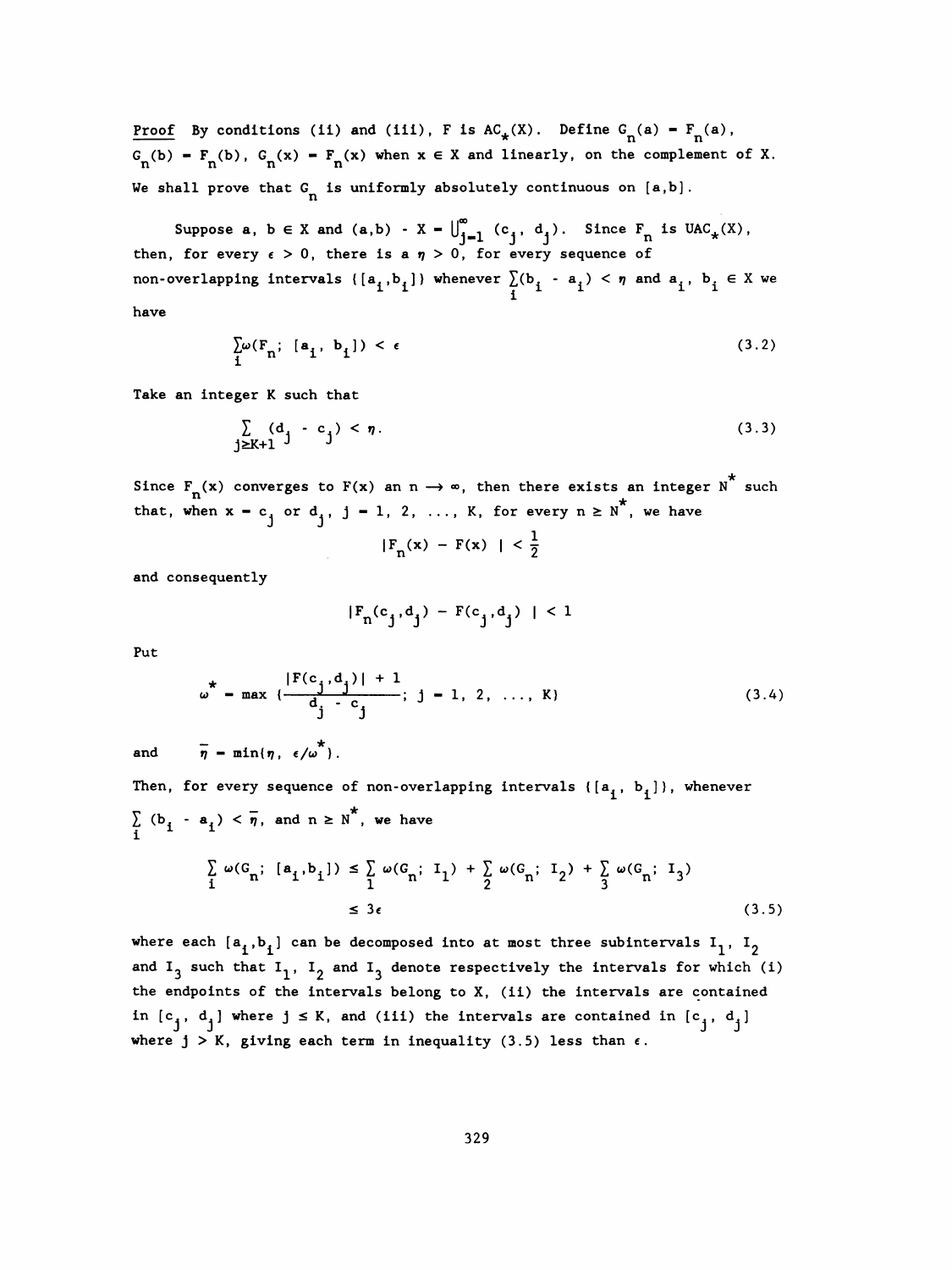In fact for the second term, assuming  $I_2 \subset [c^i_j, d^i_j ]$  for some j we have

$$
\omega(G_n; I_2) - |G_n(I_2)| - \frac{|F_n(c_j, d_j)|}{d_j - c_j} |I_2|
$$
  

$$
\leq \frac{|F(c_j, d_j)| + 1}{d_j - c_j} |I_2| \leq \omega^* |I_2|.
$$
 (3.6)

Since  $G_n$  is absolutely continuous on [a,b] for n - 1, 2, ...,  $N^*$ , then we can modify the  $\bar{\eta}$  suitably such that, for every n, the inequality (3.5) still holds. Then  $G_n$  is uniformly absolutely continuous on  $[a,b]$ , and there exists  $g_n(x)$  such that  $G'_n(x) - g_n(x)$  almost everywhere in [a,b]. For  $n \ge 1$ , we can prove that  $g_n(x)$  is convergent almost everywhere in [a,b]. Since  $G_n(x)$  and  $F_n(x)$  are differentiable almost everywhere in [a,b], we have  $G'_n(x) - F'_n(x) - f_n(x)$  almost everywhere in X. Then  $f_n(x) - g_n(x)$  almost everywhere in X  $F_n(x)$  are differentiable almost everywhere in [a,b], we have  $G'_{n}(x) - F'_{n}(x) - f_{n}(x)$  almost everywhere in X. Then  $f_{n}(x) - g_{n}(x)$  almost everywhere in X.

Since

$$
g_n(x) - F_n(c_j, d_j)/(d_j - c_j)
$$
 for  $x \in (c_j, d_j)$ 

then  $g_n(x)$  converges when  $F_n(x)$  converges. It is easy to see that  $G_n(x)$ converges to a limit function  $G(x)$  as  $n \rightarrow \infty$ . Then, by Theorem 2.2, for every  $\epsilon > 0$ , there exists an integer N, and there is a superadditive interval function S such that, for infinitely many  $n \ge N$  and every  $[u,v] \subset [a,b]$ , we have

$$
0 - S([a,a]) \le S([a,b]) < \epsilon
$$

and

$$
|G_n(u,v) - G(u,v)| \le S([u,v]). \tag{3.7}
$$

Now define  $\delta(\xi)$  on X -  $\{c_j, d_j | j - 1, 2, ..., K\}$  such that  $0 < \delta(\xi) < d - \min \{ |\xi - x|; x - c \}$  or  $d_i$  for  $j - 1, 2, ..., K$ . Then, for any  $\delta$ -fine partial division P - ([u,v];  $\xi$ ) with  $\xi \in X$  - ${c_1, d_1 | j - 1, 2, ..., k}$ 

$$
\sum |F_n(u,v) - F(u,v)|
$$
  
\n
$$
\leq \sum |F_n(u,\xi) - F(u,\xi)| + \sum |F_n(\xi,v) - F(\xi,v)|
$$
\n(3.8)

 For the first term on the right side of inequality (3.8), no change is needed to change when u belongs to X. When u belongs to  $(c_j, d_j)$ ,  $j > K$ , then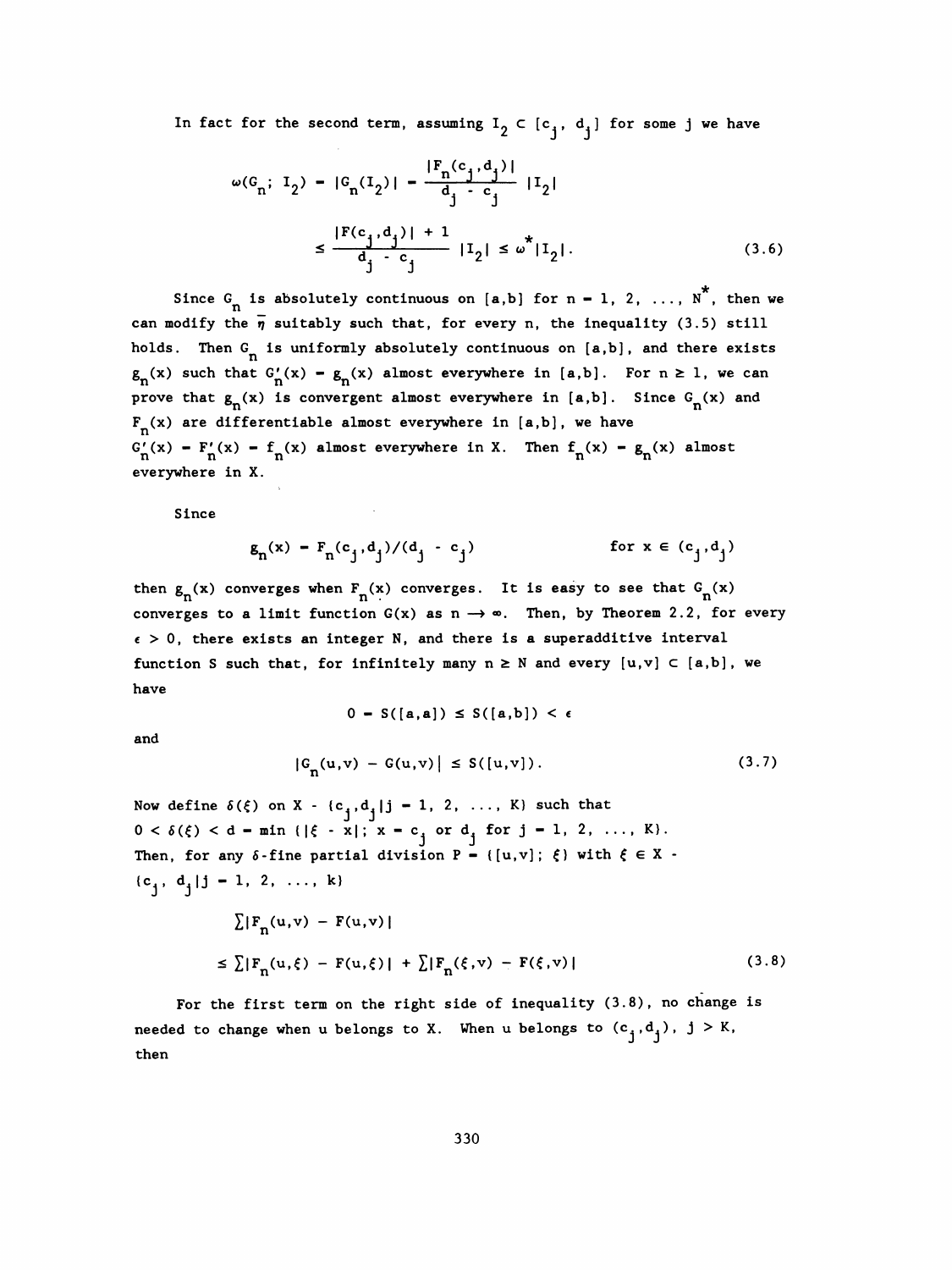$$
|F_n(u,\xi) - F(u,\xi)|
$$
  
\n
$$
\leq |F_n(u,d_j) - F(u,d_j)| + |F_n(d_j,\xi) - F(d_j,\xi)|
$$
  
\n
$$
\leq \omega(F_n; [c_j, d_j]) + \omega(F; [c_j, d_j]) + |G_n(d_j,\xi) - G(d_j,\xi)|
$$

 and similarly for the second term on the right side of inequality (3.8). Then we obtain

$$
\sum |F_n(u,v) - F(u,v)| < 5\epsilon. \tag{3.9}
$$

 Theorem 3.3 (Controlled convergence theorem) If the following conditions are satisfied:

- (i)  $f_n(x)$  tends to  $f(x)$  almost everywhere in [a,b] as  $n \to \infty$  where  $f_n \in (V), n-1, 2, ...;$
- (ii) the primitives  $F^{\dagger}_{n}$  of  $f^{\dagger}_{n}$  converge to a continuous function F;
- (iii) the primitives  $F^{\quad}_{n}$  of  $f^{\quad}_{n}$  are UACG<sub>\*</sub>, i.e., ACG<sub>\*</sub> uniformly in n, then  $f \in (V)$ , and

$$
\lim_{n \to \infty} (V) \int_{\infty}^{b} f_n(x) dx - (V) \int_{a}^{b} f(x) dx
$$
 (3.10)

<u>Proof</u>. Let  $[a,b] - \bigcup_{i=1}^k X_i$  such that  $F_n \in \text{UAC}_*(X_i)$  for each i. By Lemma 3.2, for each  $X_i$  and every  $\epsilon > 0$ , there is an integer  $N_i$ , and a positive acn x.<br>1/f) d function  $\delta^{\mathbf{i}}(\xi)$  defined on  $X^{\mathbf{i}}_1$  -  $G^{\mathbf{j}}_1$  where  $G^{\mathbf{i}}_1$  is a finite subset of  $X^{\mathbf{i}}_1$ , for any  $\delta^1$ -fine partial division P - { [u,v];  $\xi$ } with  $\xi \in X^{\phantom{1}}_1$  - G<sub>1</sub>, we have

$$
\sum |F_n(u,v) - F(u,v)| < \epsilon 2^{-1}, \qquad n \ge N.
$$
\nPut

\n
$$
S_i([s,t]) - \text{Sup } \sum |F_n(u,v) - F(u,v)|
$$
\n(3.11)

where  $\sum$  is the sum over a  $\delta^1$ -fine partial division P = { $[u,v]; \xi$ } of  $[s,t]$ with  $\xi \in (X^{\prime}_{i} - G^{\prime}_{i})$   $\cap$  [s,t], and the supremum is over all the above divisions of [s,t]. Then S<sub>1</sub> is a superadditive interval function, and when  $n \ge N^1$ , we have  $0 - S_i([a,a]) \leq S_i([a,b]) \leq \epsilon 2^{-1}$ . Since  $G - \bigcup_{i=1}^{\infty} G_i$  is a denumerable set, put G -  $\{x_k | k - 1, 2, \ldots\}$ . Since the  $F_n(x)$  and  $F(x)$  are continuous then define  $\delta_n^*(x_k)$  at each point  $x_k$  such that

$$
\omega(F_n; [x_k - \delta_n^*(x_k), x_k + \delta_n^*(x_k)]) < \epsilon 2^{-k-n-1}
$$
  

$$
\omega(F; [x_k - \delta_n^*(x_k), x_k + \delta_n^*(x_k)]) < \epsilon 2^{-k-n-1}
$$